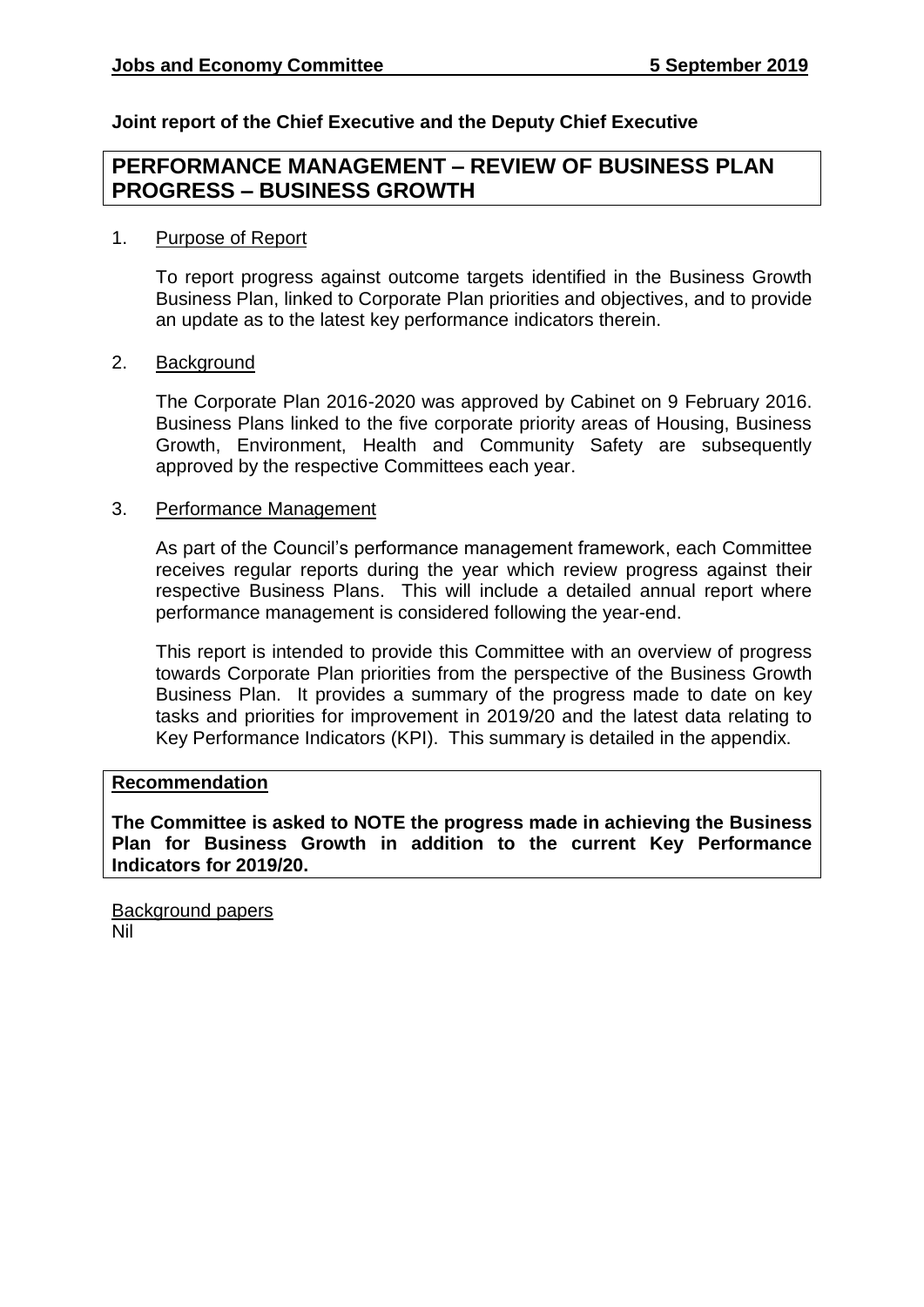### **APPENDIX**

#### **PERFORMANCE MANAGEMENT**

#### 1. Background - Corporate Plan

The Corporate Plan for 2016-2020 was approved by Cabinet on 9 February 2016. This plan sets out the Council's priorities to achieve its vision to make "Broxtowe a great place where people enjoy living, working and spending leisure time." Over the period, the Council will focus on the priorities of Housing, Business Growth, Community Safety, Health and Environment.

The Corporate Plan prioritises local community needs and resources are directed toward the things they think are most important. These needs are aligned with other local, regional and national plans to ensure the ambitions set out in our Corporate Plan are realistic and achievable.

#### 2. Business Plans

Business Plans linked to the five corporate priority areas, including Business Growth, were approved by the Full Council on 6 March 2019, following recommendations from the respective Committees in January/February 2019.

The Council's priority for Business Growth is 'New and growing businesses providing more jobs for people in Broxtowe and improved town centres'. Its objectives are to:

- Increase the number of new business starting in Broxtowe (BG1)
- Help our town centres to compete and attract more visitors (BG2)
- Complete the regeneration of Beeston town centre (BG3)

The Business Plans detail the projects and activities undertaken in support of the Corporate Plan for each priority area. These cover a three-year period and are revised and updated annually. Detailed monitoring of progress against key tasks and outcome measures in the Business Plans is undertaken regularly by the relevant Committee. This will include a detailed annual report where performance management and financial outturns are considered together following the year-end as part of the Council's commitment to closely align financial and performance management.

#### 3. Performance Management

As part of the Council's performance management framework, this Committee receives regular reports of progress against the Business Growth Business Plan. This report provides a summary of the progress made to date on key tasks and priorities for improvement in 2019/20 (as extracted from the Pentana Performance management system). It also provides the latest data relating to Key Performance Indicators (KPI).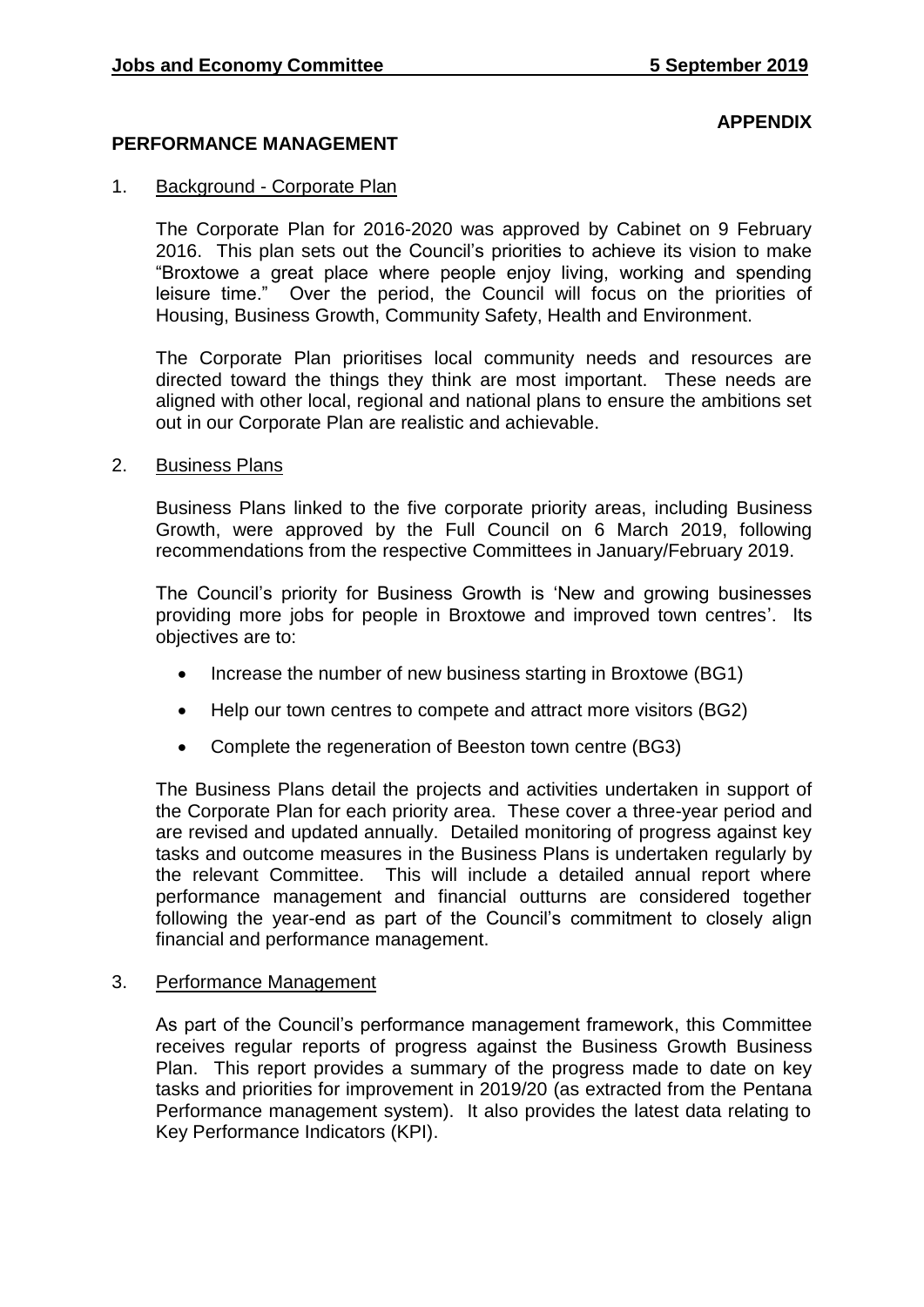The Council monitors its performance using the Pentana Performance management system. Members have been provided with access to the system via a generic user name and password, enabling them to interrogate the system on a 'view only' basis. Members will be aware of the red, amber and green traffic light symbols that are utilised to provide an indication of performance at a particular point in time.

The key to the symbols used in the Pentana Performance reports is as follows:

### Action Status Key

| <b>Icon</b> | <b>Status</b> | <b>Description</b>                                                                                                          |
|-------------|---------------|-----------------------------------------------------------------------------------------------------------------------------|
|             | Completed     | The action/task has been completed                                                                                          |
|             | In Progress   | The action/task is in progress and is currently<br>expected to meet the due date                                            |
|             | Warning       | The action/task is approaching its due date (and/or<br>one or more milestones is approaching or has<br>passed its due date) |
|             | Overdue       | The action/task has passed its due date                                                                                     |
|             | Cancelled     | This action/task has been cancelled or postponed                                                                            |

Performance Indicator Key

| $ l$ con | <b>Performance Indicator Status</b> |
|----------|-------------------------------------|
|          | Alert                               |
|          | Warning                             |
|          | Satisfactory                        |
|          | Unknown                             |
|          | Data Only                           |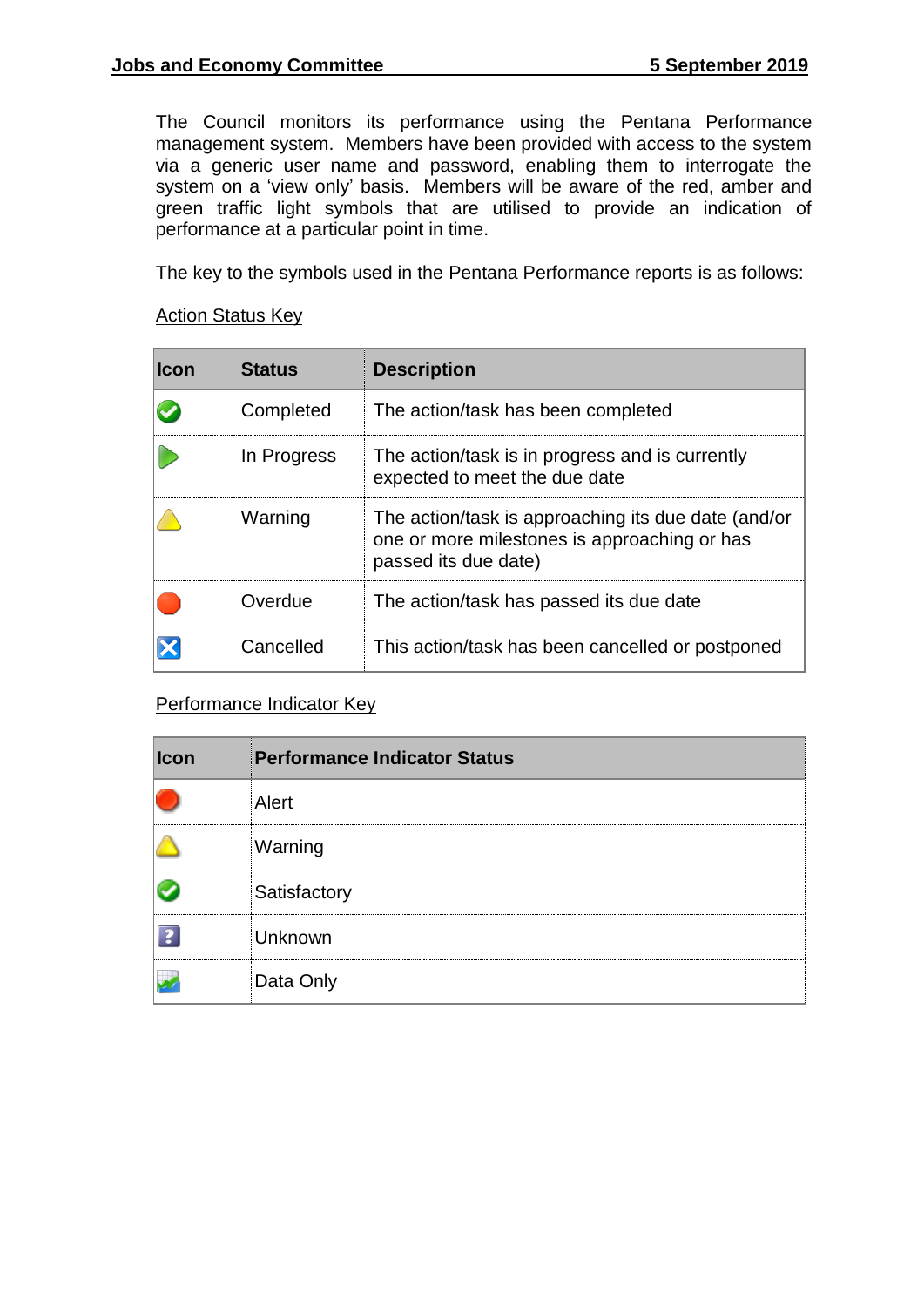# **Business Growth Key Tasks and Priorities for Improvement 2019/20**

|                 | <b>Status/Icon Action Code</b> | <b>Action Title</b>                                                                | <b>Action Description</b>                                                                                                                                                                                 | <b>Progress</b> | <b>Due Date</b> | <b>Comments</b>                                                                                                                                                                                                                                                                   |
|-----------------|--------------------------------|------------------------------------------------------------------------------------|-----------------------------------------------------------------------------------------------------------------------------------------------------------------------------------------------------------|-----------------|-----------------|-----------------------------------------------------------------------------------------------------------------------------------------------------------------------------------------------------------------------------------------------------------------------------------|
| In<br>Progress  | BG P2LP                        | Part 2 Local Plan                                                                  | This action<br>encompasses the<br>various stages, actions<br>and their milestones<br>that are contributing to<br>the preparation,<br>publication, submission<br>and adoption of the Part<br>2 Local Plan. | 61%             |                 | Sep-2019   Public Hearing Sessions were held in Autumn 2018.<br>The Planning Inspector's report is expected by<br>August 2019. It is anticipated that the plan will be<br>adopted by full Council in September 2019.                                                              |
| lln<br>Progress | BG1620_05                      | to the HS2 station and<br>transport infrastructure<br>work in the wider<br>region. | Support tram extension Support tram extension<br>to the HS2 station and<br>transport infrastructure<br>work in the wider<br>region.                                                                       | 50%             | Mar-2020        | The Planning Service has focused on preparing the<br>Part 2 Local Plan. This work is approaching its<br>conclusion. The service has appointed specialist<br>consultants to assist with information gathering.                                                                     |
| Complete        | BG1620_07                      | <b>CPO Moults Yard</b>                                                             | Progress development<br>of Moults Yard                                                                                                                                                                    | 100%            | Mar-2019        | This action has been discontinued as a successful<br>outcome was reached.                                                                                                                                                                                                         |
| Warning         | BG1620_08                      | undertaking a CIL<br>charging Schedule                                             | Report to Committee to Report to Committee to<br>enable consideration of enable consideration of<br>undertaking a CIL<br>charging Schedule                                                                | $0\%$           | Oct-2019        | Viability evidence is to be considered as part of Part<br>2 Local Plan examination. Following this a report will<br>be brought to committee to consider the merits of a<br>CIL with the up to date viability evidence following<br>consideration by the Local Planning Inspector. |
| Warning         | BG1620_09                      | Redevelopment of<br><b>Beeston Square Phase</b>                                    | Creation of a<br>redeveloped site to<br>provide housing,<br>employment and<br>community facilities.                                                                                                       | 61%             | Dec-2020        | Subject to finalisation of commercial agreements<br>work is expected to start on site late summer 2019.                                                                                                                                                                           |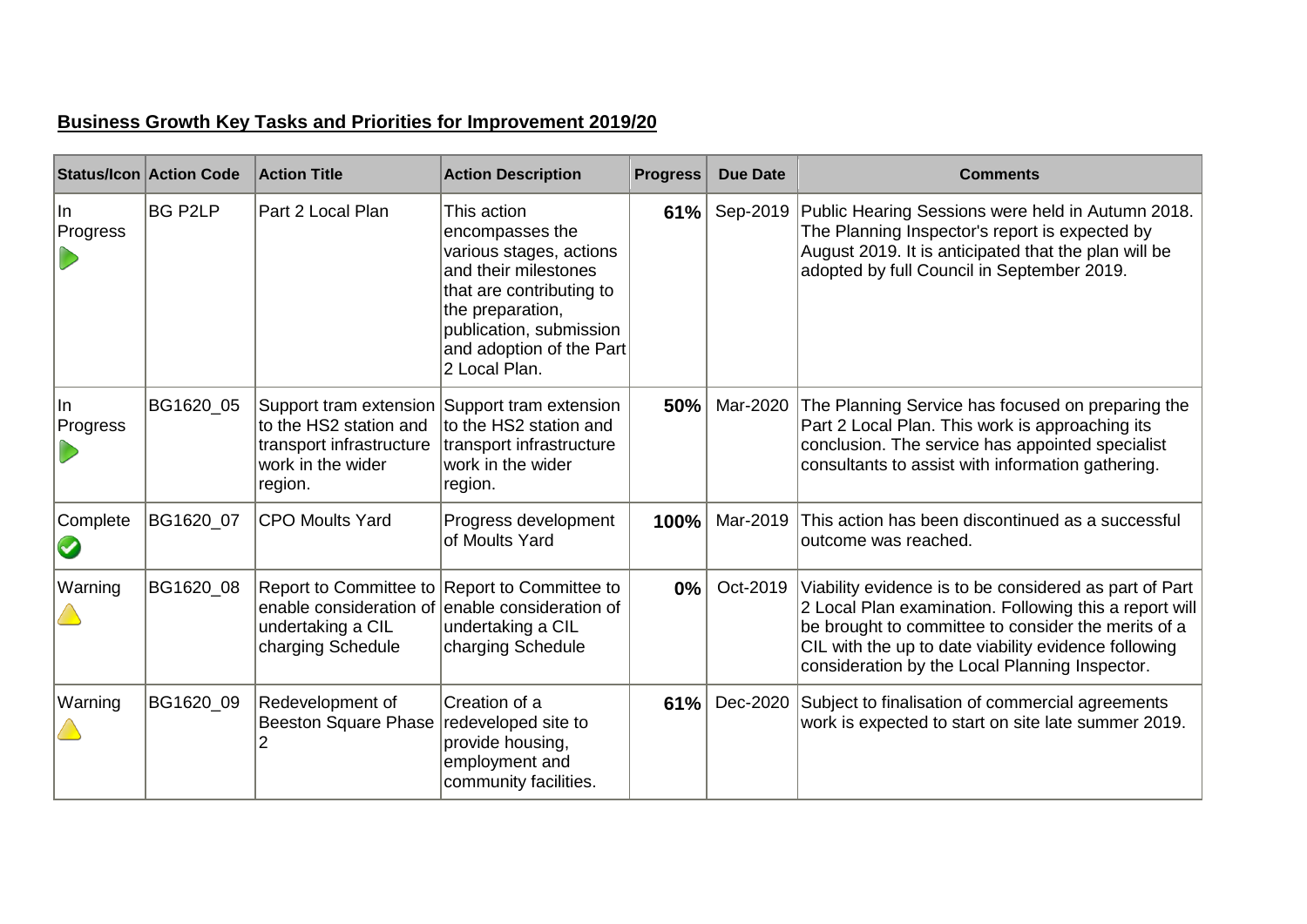|                | <b>Status/Icon Action Code</b> | <b>Action Title</b>                                                                       | <b>Action Description</b>                                                                                                                                                                                  | <b>Progress</b> | <b>Due Date</b> | <b>Comments</b>                                                                                                                                                                                                                                    |  |  |  |
|----------------|--------------------------------|-------------------------------------------------------------------------------------------|------------------------------------------------------------------------------------------------------------------------------------------------------------------------------------------------------------|-----------------|-----------------|----------------------------------------------------------------------------------------------------------------------------------------------------------------------------------------------------------------------------------------------------|--|--|--|
|                | Completed BG1821_01            | <b>Hold Developer</b><br>Forums to unblock<br>obstacles to<br>development                 | <b>Hold Developer Forums</b><br>to unblock obstacles to<br>development to secure<br>a 10% year on year<br>upturn in housing<br>completions. Working<br>with Joint Planning<br><b>Advisory Board (JPAB)</b> | 100%            | Mar-2020        | A working group for Stapleford has been<br>established. A meeting of the Stapleford Working<br>Group has been held, and further meeting dates<br>have been arranged. A Developer Forum has been<br>held with developers across Greater Nottingham. |  |  |  |
| Warning        | CP1417_02                      | <b>Stapleford Gateway</b><br>site                                                         | Redevelopment of the<br><b>Stapleford Gateway site</b>                                                                                                                                                     | 33%             | Mar-2020        | The latest plan for the Old Police Station is to<br>convert it into an office hub. This has been approved<br>by the Planning Committee. The future of the<br>remaining part of the site is still under consideration.                              |  |  |  |
| Overdue        |                                | JBG1417_04   Promote benefits of<br>Apprenticeships                                       | Hold at least two events<br>each with employers<br>promoting the benefits<br>of apprenticeships.                                                                                                           | 50%             | Mar-2019        | Biannual events being held. Eastwood Jobs Club<br>held monthly giving opportunities for apprentices.                                                                                                                                               |  |  |  |
|                | Completed JBG1417_05           | Provide a Financial<br>Support Scheme for<br><b>Small and Medium</b><br><b>Businesses</b> | Target is to engage five<br>businesses a year                                                                                                                                                              | 100%            | Mar-2020        | Partnerships with Job Centre Plus, D2N2 Growth<br>Hub, NBV                                                                                                                                                                                         |  |  |  |
| In<br>Progress |                                | JBG1518_06 Neighbourhood Plans                                                            | Assist in the<br>preparation of<br>Neighbourhood Plans                                                                                                                                                     | 31%             | May-2019        | Work continues with the Neighbourhood Plans.<br>Nuthall Neighbourhood Plan has been adopted.                                                                                                                                                       |  |  |  |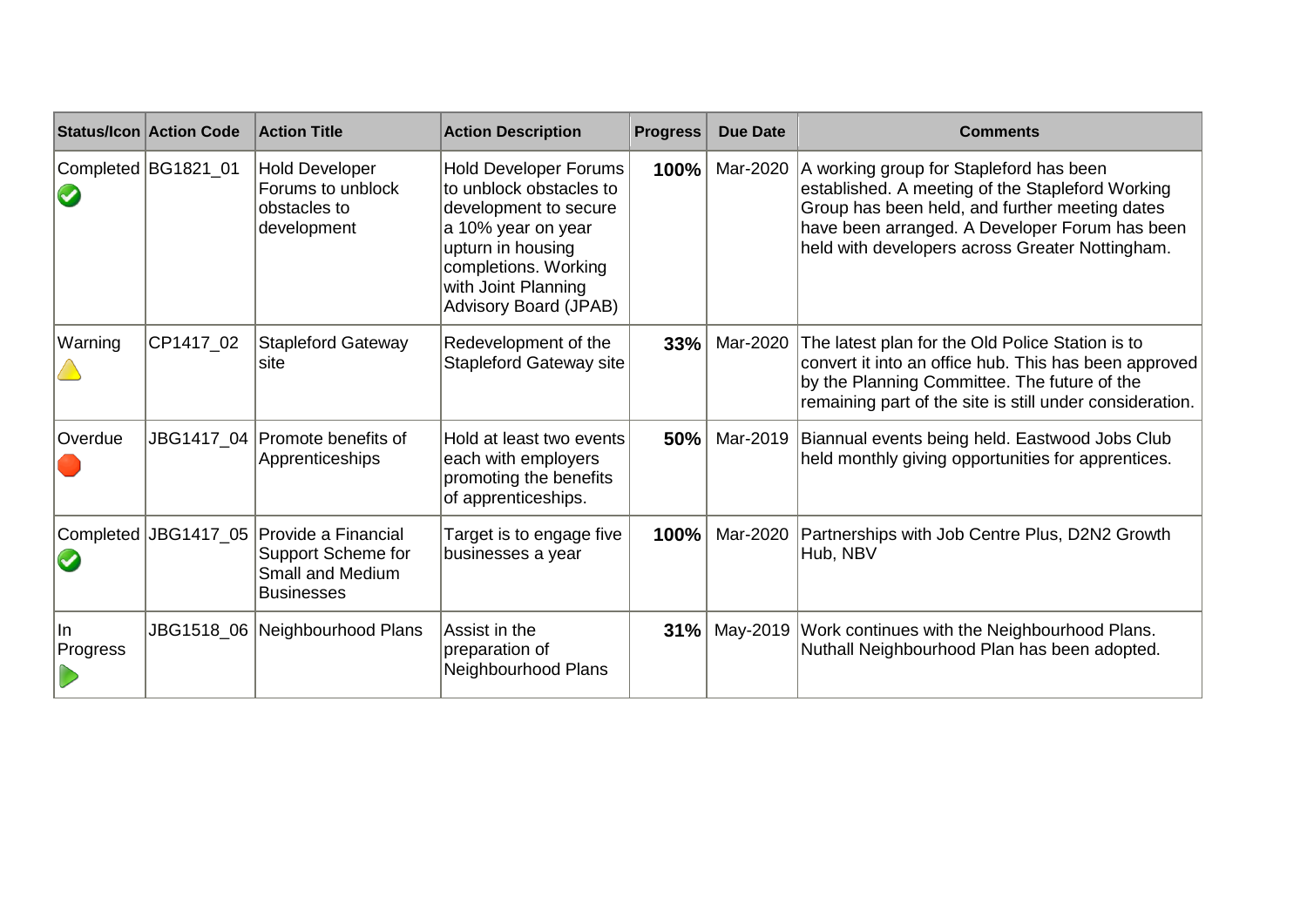# **Business Growth Key Performance Indicators 2019/20**

| <b>PI Rating/</b><br><b>Status</b> | <b>Code &amp; Short Name</b>                                                                                                                                    | <b>Outturn</b><br>2017/18 | <b>Outturn</b><br>2018/19 | Q <sub>1</sub><br>2019/20 | <b>Target</b><br>2019/20 | <b>Short</b><br><b>Trend</b> | Long<br><b>Trend</b> | <b>Latest Note</b>                                                                                                                                                                          |
|------------------------------------|-----------------------------------------------------------------------------------------------------------------------------------------------------------------|---------------------------|---------------------------|---------------------------|--------------------------|------------------------------|----------------------|---------------------------------------------------------------------------------------------------------------------------------------------------------------------------------------------|
| Red                                | BV204 % of appeals allowed against<br>authority decision to refuse planning<br>permission (Delegated or Committee<br>Decisions with Officer<br>Recommendations) | 33.3%                     | 33.3%                     | 75.0%                     |                          | 30% Increasing               | Increasing           | A report has been taken to the<br>Planning Committee on 4<br>September 2019 providing<br>details. The appeals allowed<br>are mainly relating to decision<br>against officer recommendation. |
| Unknown<br>$\boxed{?}$             | DSData_18 Appeals allowed against<br>refusals % (Committee Overturns)                                                                                           |                           |                           |                           |                          |                              |                      | New Performance Indicator<br>2018/19 - data being analysed                                                                                                                                  |
| Green<br>Ø                         | NI 157a Processing of planning<br>applications: Major applications<br>determined within 13 weeks                                                                | 88.0%                     | 92.0%                     | 100.0%                    |                          | 60% Improving                | Improving            |                                                                                                                                                                                             |
| Green<br>$\mathbf{v}$              | NI 157b Processing of planning<br>applications: Minor applications<br>determined within 8 weeks                                                                 | 92.8%                     | 94.7%                     | 97.5%                     |                          | 90% Improving                | Improving            |                                                                                                                                                                                             |
| Green<br>$\mathbf{v}$              | NI 157c Processing of planning<br>applications: Other applications<br>determined within 8 weeks.                                                                | 96.7%                     | 98.3%                     | 99.3%                     |                          | 95% Improving                | Improving            |                                                                                                                                                                                             |
| Green<br>Ø                         | TCLocal_01a Percentage of town<br>centre units occupied: Beeston                                                                                                | 94.0%                     | 94.6%                     | 94.6%                     |                          | 93% Stable                   | Stable               | August 2019 = 93.5%.<br>National score, April-June 2019<br>89.7%                                                                                                                            |
| Amber                              | TCLocal_01b Percentage of town<br>centre units occupied: Kimberley                                                                                              | 95.0%                     | 92.3%                     | 87.7%                     |                          | 90% Improving                | Stable               | August 2019 = 90.8%<br>National score, April-June 2019<br>89.7%                                                                                                                             |